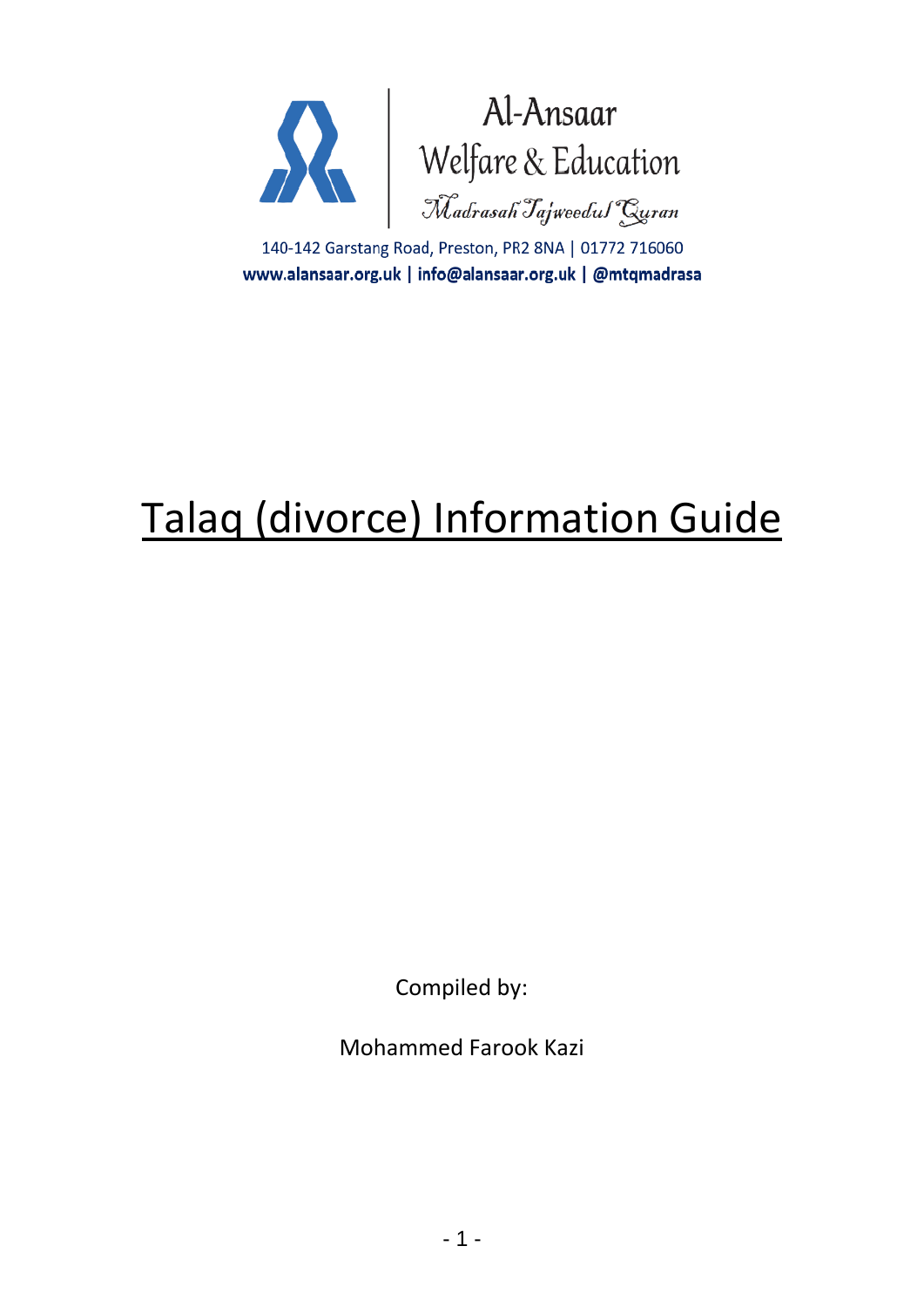# **Disclaimer**

- 1. This document is merely a guide.
- 2. We will not be held liable for any claims whatsoever.
- 3. You must ALWAYS consult relevant experts before making any decisions.
- 4. The information in this document has been written in good faith, however it must not be treated as English or any other law.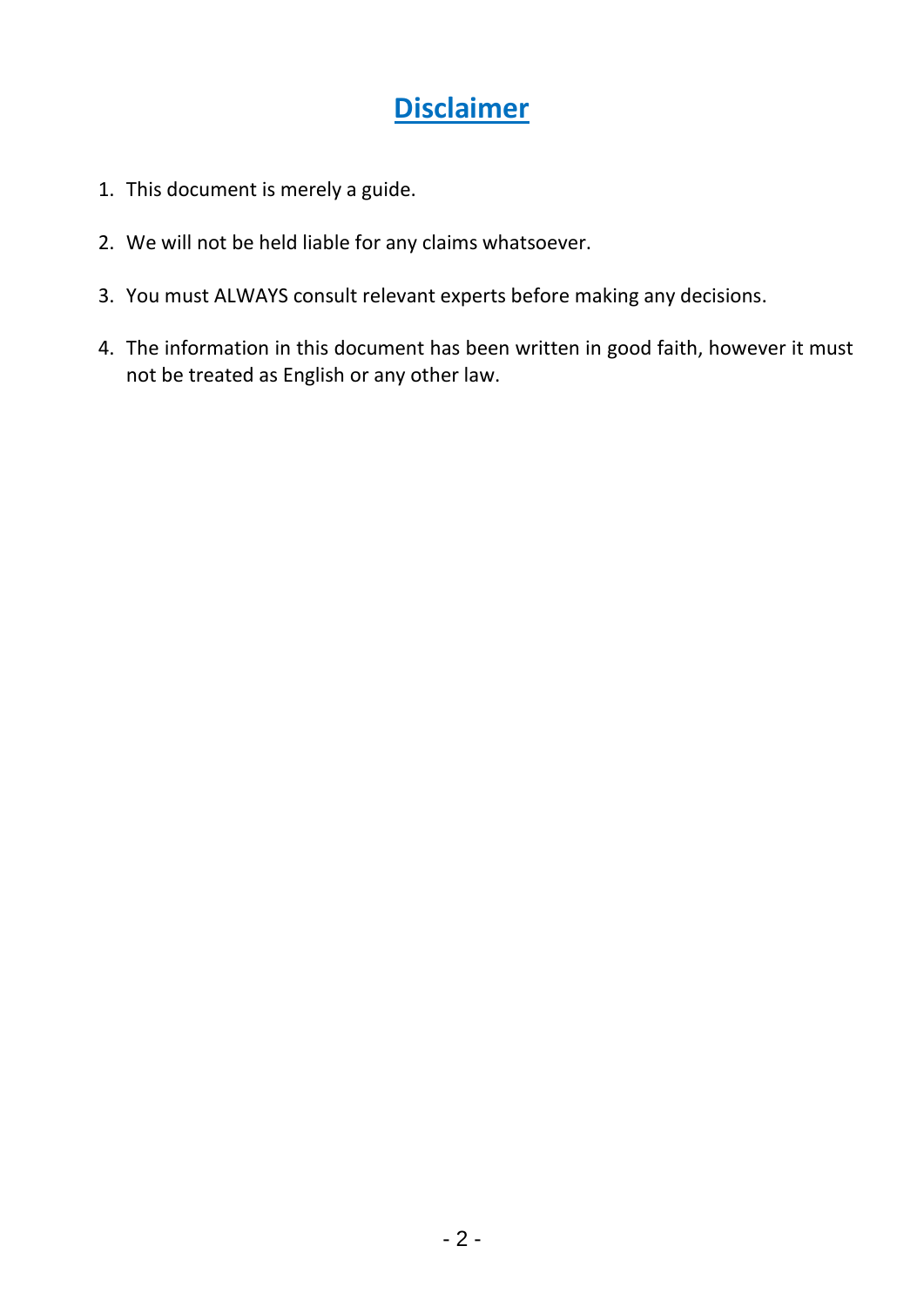# **Talaq (divorce) in Islam**

- 1. A Nikah is a "bond" between a man and a woman. Unfortunately, at times this bond has to be broken for whatever reason(s), and it is essential all parties concerned act with integrity, honesty, and fairness.
- 2. The laws of Nikah (marriage) and Talaq (divorce) are governed by the Quran and Ahadith; integrity, honesty, and fairness will only be achieved when we follow these guidelines.
- 3. Where we fail to adhere to divine guidance, the divorce process becomes chaotic, spiteful, and difficult. This does not help either party, rather issues simply drag on making the whole process both stressful and sinful. It also consumes a lot of valuable time, especially of those who are trying to arbitrate.
- 4. Fiqh related issues is not the remit of this document, rather it is there to give some practical guidance and advice. Ideally, you should get in touch with a local scholar who can guide you through jurisprudential issues.

#### **Part 1 – Reconciliation**

- a) The first priority will always be to reconcile between husband and wife. Sometimes this is quite possible, especially in the very early stages.
- b) Reconciliation becomes extremely difficult when any physical separation between husband and wife has prolonged.
- c) Reconciliation is also difficult when there is unnecessary and sometimes malicious interference from third parties, including at times family members.
- d) Reconciliation is also not an option where there is domestic abuse. The safety of the individual is paramount above everything else. It is not the remit of this document to quantify / define domestic abuse, as each case will be unique and individual.
- e) Reconciliation is also not an option when either husband or wife (for whatever reason) refuses any attempt of reconciliation. Neither the husband nor wife must be "forced" to stay together. In such cases it is best to amicably dissolve the Nikah (refer to the relevant section).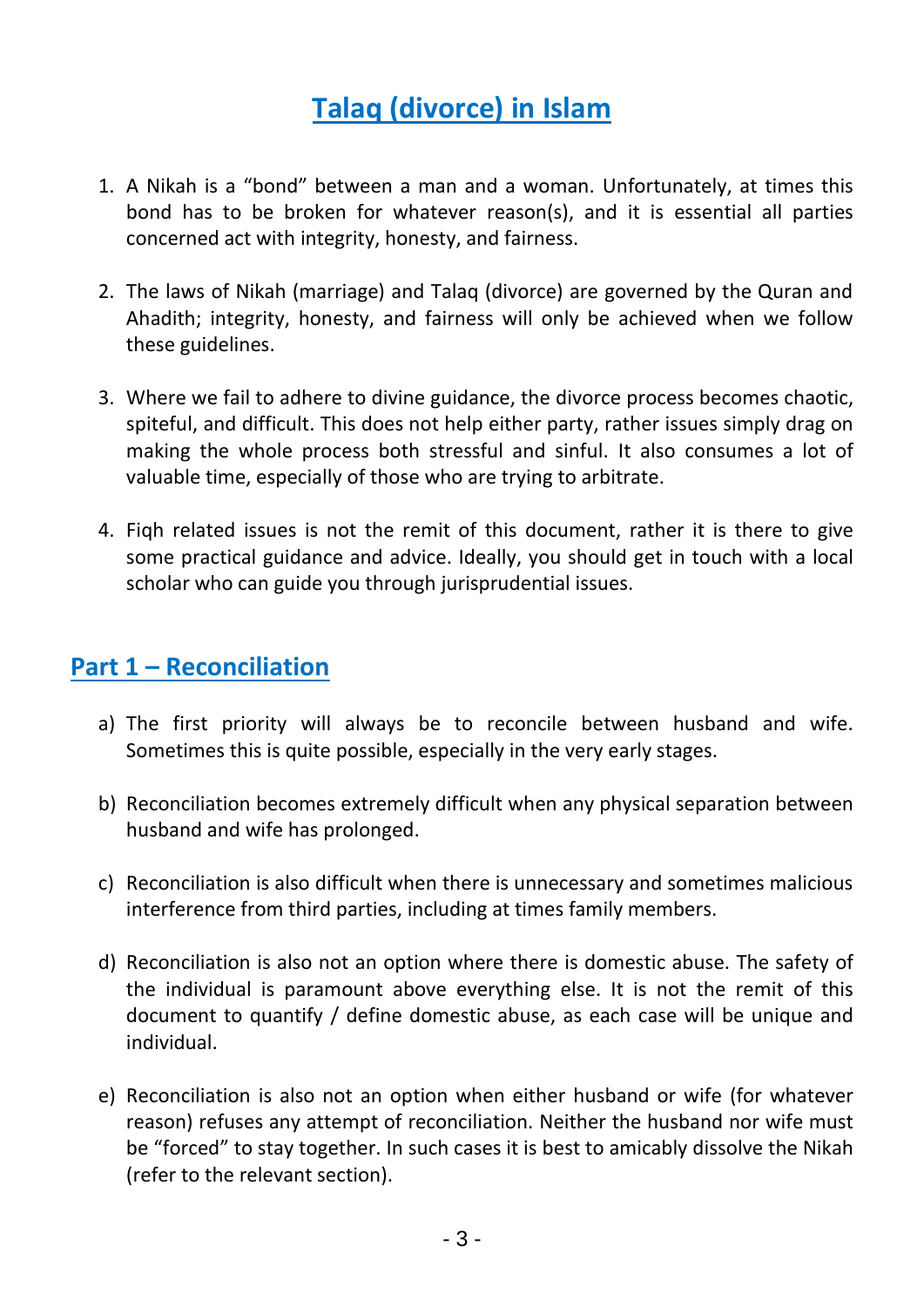# **Part 2 – Making reconciliation work.**

If there is an opportunity to reconcile and both husband and wife are willing, then both need to reflect honestly and ask themselves:

- •Is Talaq the only solution?
- •Can we make it work?
- •How can we make it work?
- •What are the potential solutions?
- •What have been barriers?
- •Do we need to adjust (for example) our living arrangements, working (professional) life, social life etc?
- •If children are involved, have we considered their future? This is an issue in its own right and not the remit of this document.
- •Have we genuinely explored all options and solutions?
- •Do we both need to make certain sacrifices/changes and are we willing?

If reconciliation is possible, then all avenues must be exhausted to achieve this.

The psychological trauma of divorce always lingers on; hence reconciliation is always a priority.

#### **Part 3 – Dissolving the Nikah**

If the Nikah has to be dissolved, then both husband and wife must appreciate the following:

- 1. Everything must be executed and carried out with utmost fairness, honesty, and integrity.
- 2. The aim must not be to "punish" the other person or family. Allah Almighty is aware of our true intentions, and we will be held accountable in his court.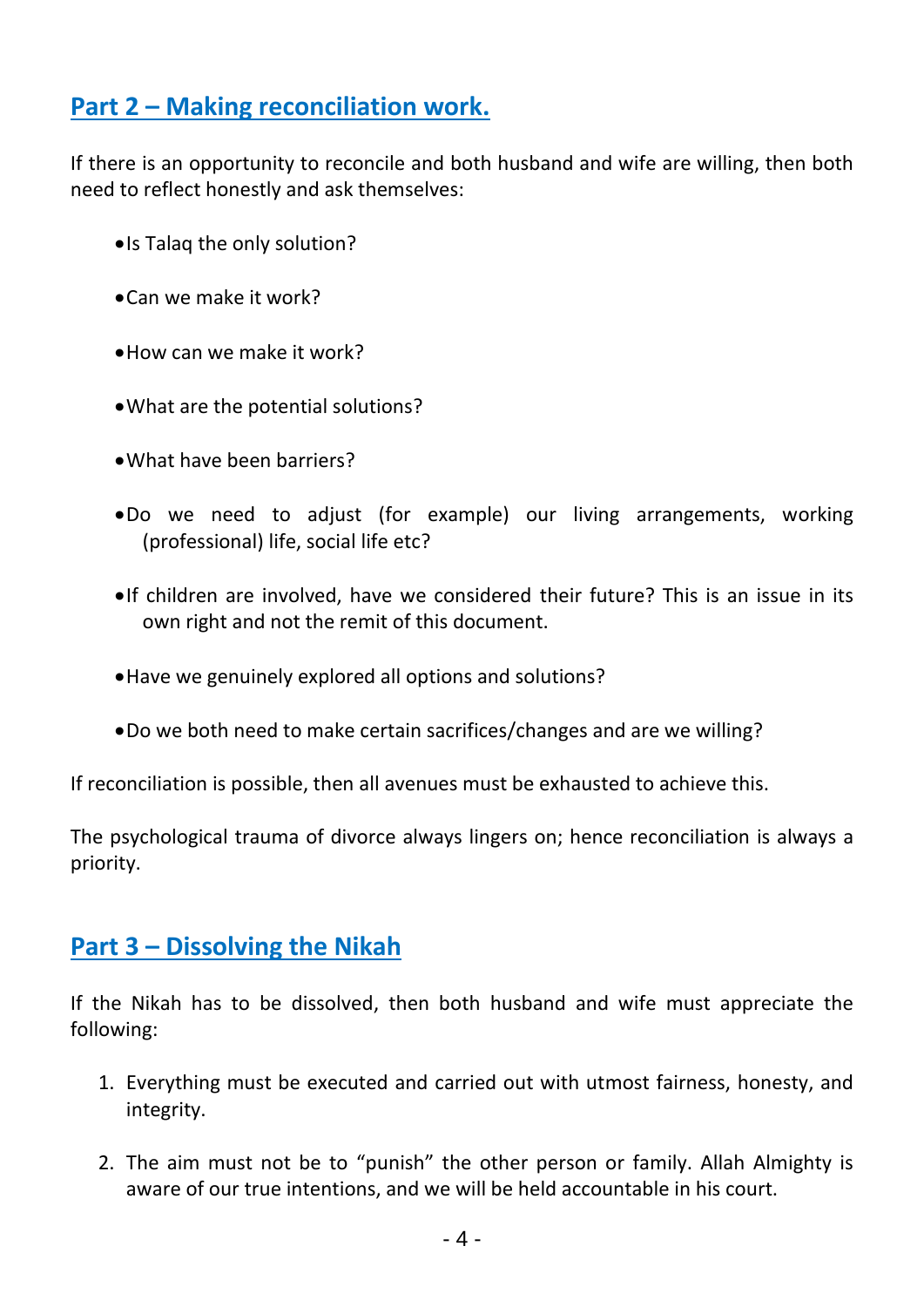- 3. Financial issues must be agreed and sorted out with fairness and (at times) compassion.
- 4. Do not engage in spreading rumours, gossip, and defamation of the other person's character or family. This only results in hatred and hostility and makes one sinful. At times it also leads to various escalations between families.

# **Part 4 – Mahr and Gifts**

- 1. Neither husband nor wife is obliged to return any gifts. Neither must there be any expectation or demand.
- 2. When the Nikah was consummated, the husband relinquished all his rights to the Mahr. It is thus the absolute right of the wife. It does not need to be returned, nor must it be demanded.
- 3. The husband must not engage in any form of extortion or intimidation by making Talaq (divorce) conditional on the return of the Mahr or gifts. This is totally Haram (prohibited). Talaq is a serious matter and must not be used as a psychological weapon. Always remember that Allah showers his mercy on those who have are compassionate to others.
- 4. At times other family members may make demands of the return of Mahr / gifts, this must also not happen.
- 5. Any photos and videos must never be shared, rather they must be deleted. Respecting the privacy of your Muslim brother or sister must take precedence.

## **Part 4 – Arbitration & Communication**

- 1. Neither husband nor wife must handle the dissolving of the Nikah solely by themselves. This is for various reasons, including at times the potential for intimidation and pressure upon one person.
- 2. Involve those who you trust and who are willing to act in your best interests. At the same time, whoever you involve must also be able to observe Shariah.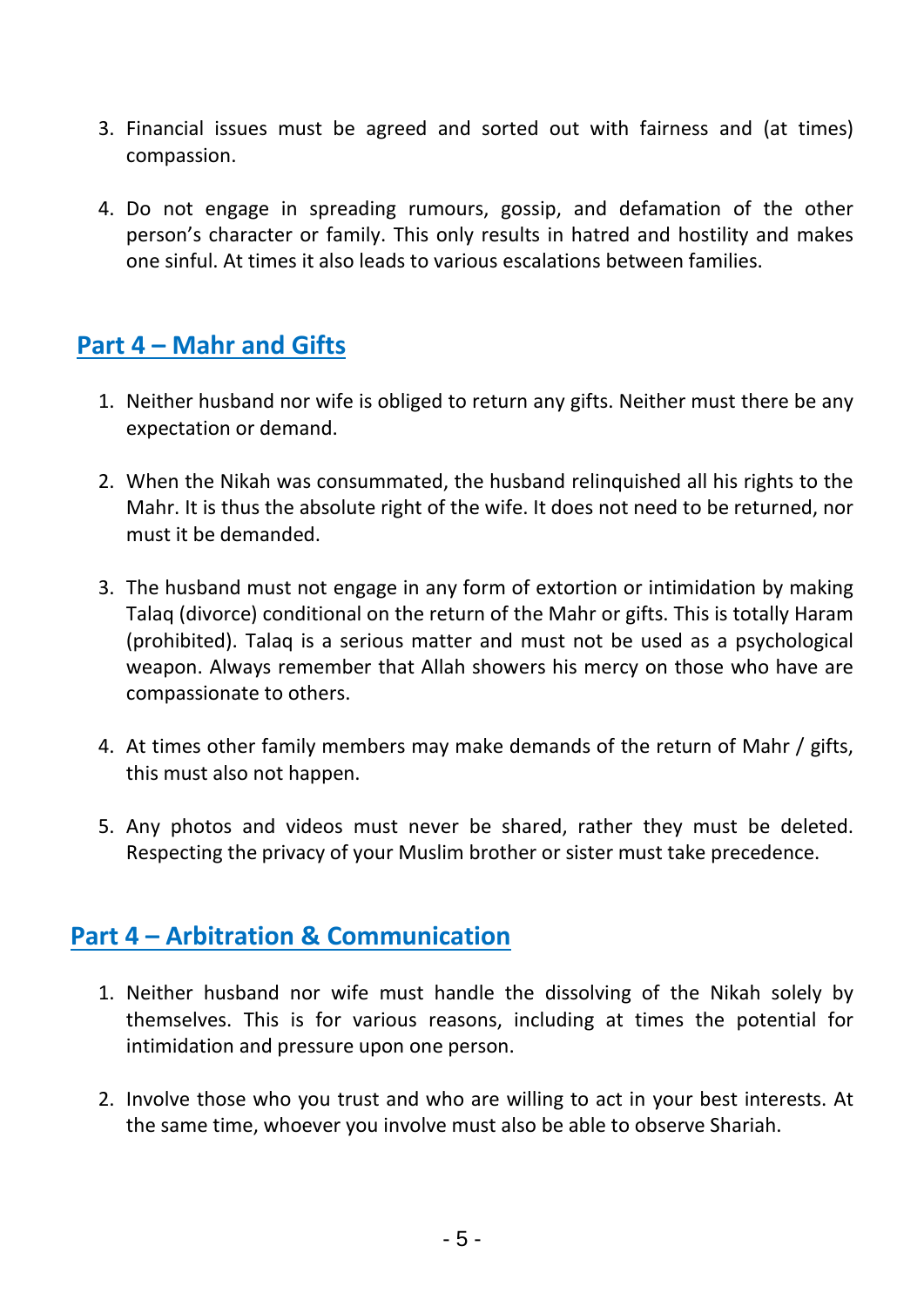- 3. Those who are involved must read this document, and act with total integrity and fairness. You are there to uphold divine guidance as mentioned in the Qur'an and Ahadith.
- 4. Any scholars / Imams involved in arbitration and / or consultation must also act with utmost impartiality. This includes listening to both parties, and not simply giving advice / judgements etc based on one person's version of events. Greater weight and attention must not be given to either party, rather the principle must be to ensure fairness and equality in accordance with Shariah.
- 5. As much as possible husband and wife and all those involved must avoid communication via text messages (WhatsApp etc) and phone calls. This is a sensitive time, and at times things can be said in the heat of the moment. Text messages can at times also be misinterpreted. Rather, meetings must be held in "neutral" venues, and once matters are agreed, these must be put into writing via email. The latter ensures there is some sort of formal documentation of discussions and resulting agreements.

# **Part 5 – Talaq**

- 1. Although a verbal Talaq will dissolve the Nikah, it is better to have the Talaq in writing.
- 2. Two independent male witnesses must witness the Talaq (whether it is verbal or written).
- 3. A written Talaq ensures there is formal closure in a sensitive and civilised manner.

## **Part 6 – Post Talaq**

- 1. Even though the Nikah had to be dissolved, each person must still genuinely wish the best for the other. This is a trait and characteristic of a true believer.
- 2. If children are not involved, then there is no further requirement of husband and wife to communicate with one another. To achieve this, it may be necessary to change your mobile number.